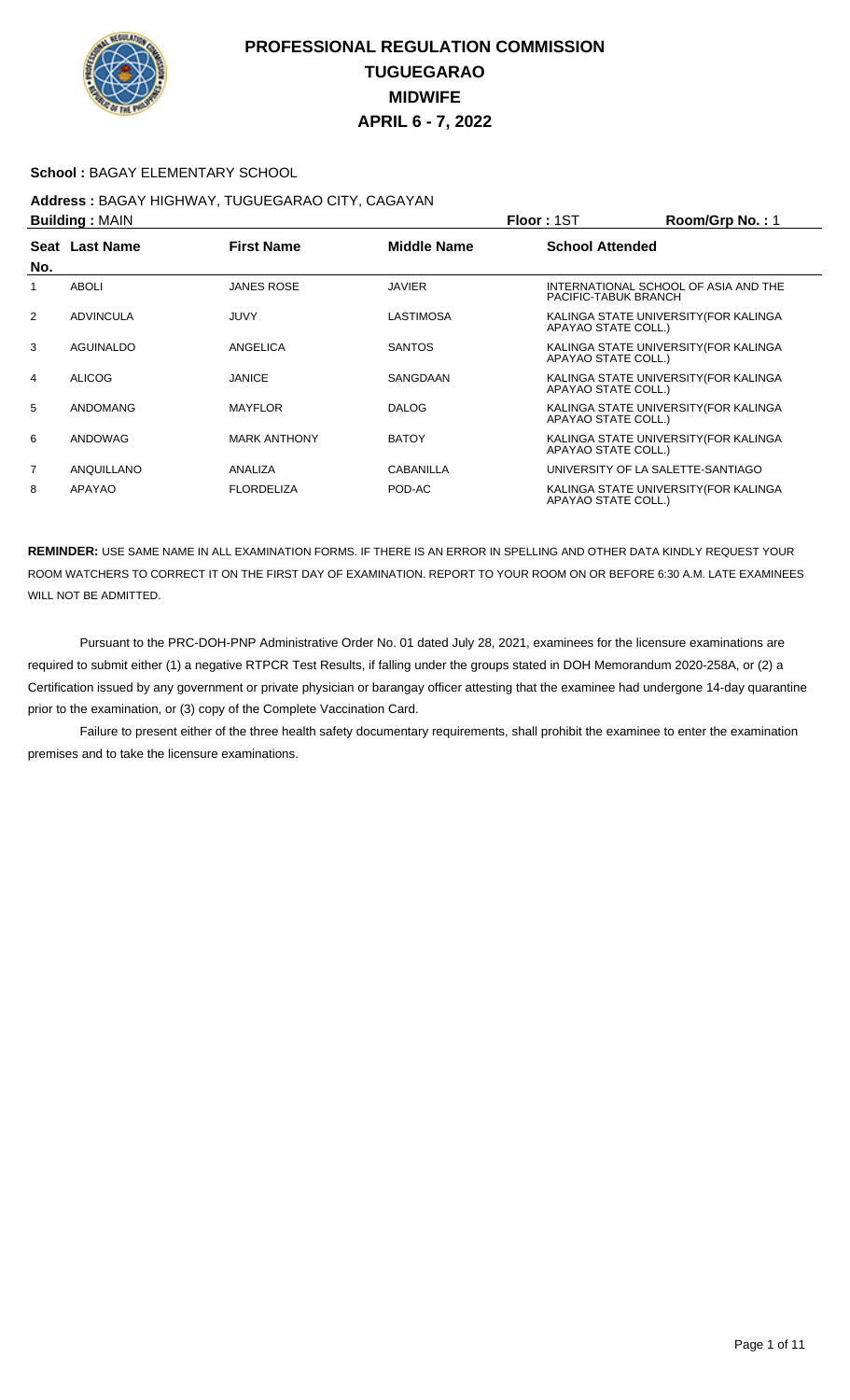

#### **School :** BAGAY ELEMENTARY SCHOOL

# **Address :** BAGAY HIGHWAY, TUGUEGARAO CITY, CAGAYAN

|                | <b>Building: MAIN</b> |                   |                    | Floor: 1ST                                                   | Room/Grp No.: 2                             |
|----------------|-----------------------|-------------------|--------------------|--------------------------------------------------------------|---------------------------------------------|
| No.            | Seat Last Name        | <b>First Name</b> | <b>Middle Name</b> | <b>School Attended</b>                                       |                                             |
|                | ARIZALA               | ARLYN             | <b>PULLIS</b>      | KALINGA STATE UNIVERSITY (FOR KALINGA<br>APAYAO STATE COLL.) |                                             |
| 2              | BA-AWA                | <b>WINNIE</b>     | <b>DALWIGIS</b>    | KALINGA STATE UNIVERSITY (FOR KALINGA<br>APAYAO STATE COLL.) |                                             |
| 3              | <b>BACCAY</b>         | ANNE CRYSTAL      | <b>TABUZO</b>      |                                                              | MEDICAL COLLEGE OF NORTHERN PHILIPPINES     |
| 4              | <b>BALAGTAS</b>       | <b>LORELIE</b>    | PACLIBARE          | <b>ISABELA STATE UNIVERSITY-ILAGAN</b>                       |                                             |
| 5              | <b>BANATAO</b>        | <b>MARIBEL</b>    | MAMAED             | KALINGA STATE UNIVERSITY (FOR KALINGA<br>APAYAO STATE COLL.) |                                             |
| 6              | <b>BARTOLOME</b>      | <b>JAY ANN</b>    | <b>BAIWA</b>       | <b>POTIA</b>                                                 | IFUGAO STATE UNIVERSITY (for. IFUGAO SCAF)- |
| $\overline{7}$ | <b>BAYU</b>           | MAYDELYN          | <b>BACSA</b>       | COLL OF TUG.)                                                | UNIVERSITY OF CAGAYAN VALLEY (for. CAGAYAN  |
| 8              | <b>BELTRAN</b>        | <b>KAREN JOY</b>  | <b>PASCUA</b>      | <b>ISABELA STATE UNIVERSITY-ILAGAN</b>                       |                                             |

**REMINDER:** USE SAME NAME IN ALL EXAMINATION FORMS. IF THERE IS AN ERROR IN SPELLING AND OTHER DATA KINDLY REQUEST YOUR ROOM WATCHERS TO CORRECT IT ON THE FIRST DAY OF EXAMINATION. REPORT TO YOUR ROOM ON OR BEFORE 6:30 A.M. LATE EXAMINEES WILL NOT BE ADMITTED.

 Pursuant to the PRC-DOH-PNP Administrative Order No. 01 dated July 28, 2021, examinees for the licensure examinations are required to submit either (1) a negative RTPCR Test Results, if falling under the groups stated in DOH Memorandum 2020-258A, or (2) a Certification issued by any government or private physician or barangay officer attesting that the examinee had undergone 14-day quarantine prior to the examination, or (3) copy of the Complete Vaccination Card.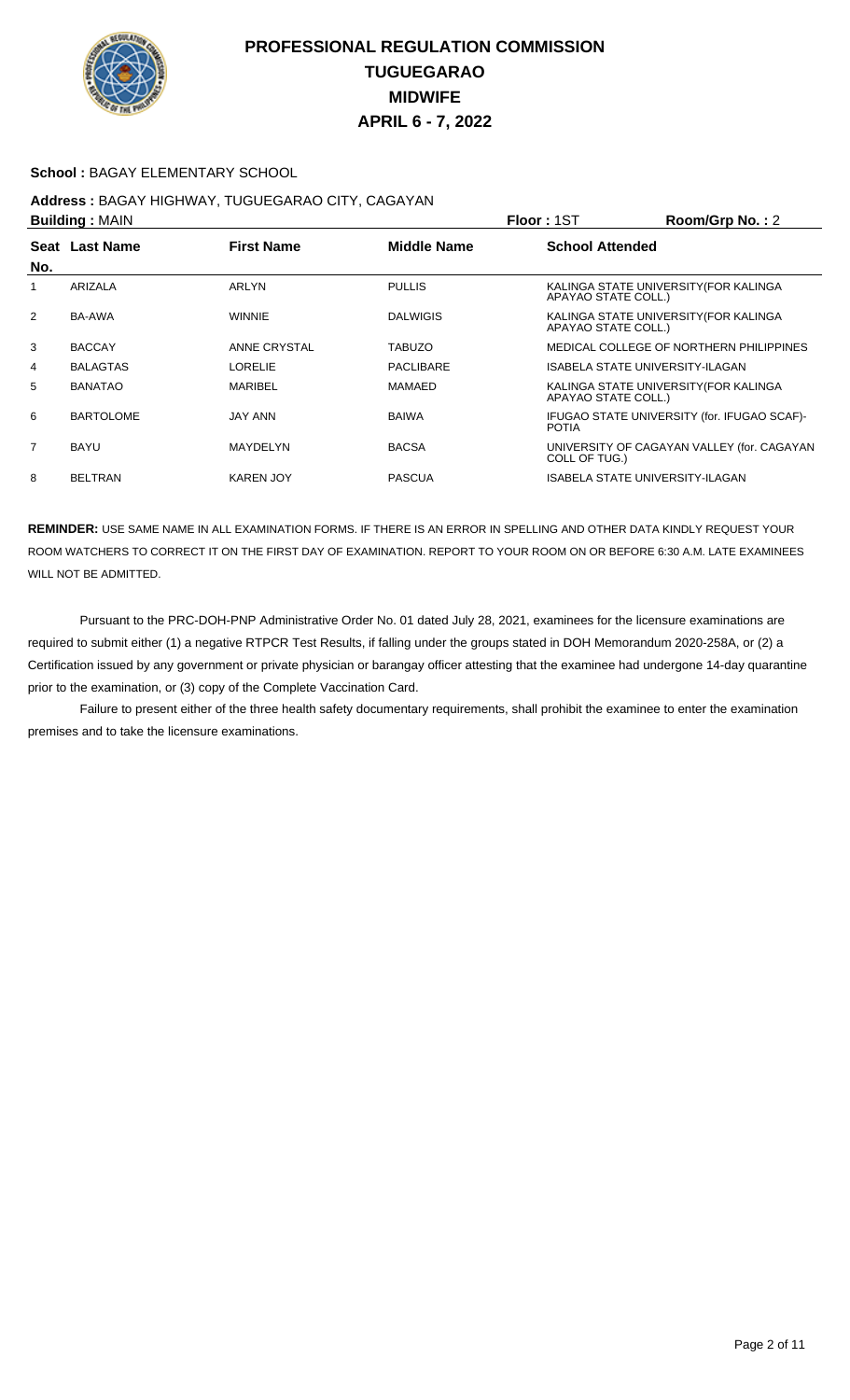

### **School :** BAGAY ELEMENTARY SCHOOL

# **Address :** BAGAY HIGHWAY, TUGUEGARAO CITY, CAGAYAN

|                | <b>Building: MAIN</b>                                     |                      |                        | Room/Grp No.: 3<br><b>Floor: 1ST</b>                         |
|----------------|-----------------------------------------------------------|----------------------|------------------------|--------------------------------------------------------------|
|                | Seat Last Name<br><b>First Name</b><br><b>Middle Name</b> |                      | <b>School Attended</b> |                                                              |
| No.            |                                                           |                      |                        |                                                              |
|                | <b>BONGABONG</b>                                          | <b>ROCHELLE</b>      | DIN-ANG                | KALINGA STATE UNIVERSITY (FOR KALINGA<br>APAYAO STATE COLL.) |
| $\overline{2}$ | <b>BORCE</b>                                              | ANGELICA             | <b>PAPA</b>            | ISABELA STATE UNIVERSITY-ILAGAN                              |
| 3              | <b>BUCAD</b>                                              | <b>STEPHANY</b>      | <b>SECLIGEN</b>        | IFUGAO STATE UNIVERSITY (for. IFUGAO SCAF)-<br><b>POTIA</b>  |
| 4              | <b>BUENO</b>                                              | <b>HYACINTH</b>      | <b>PACANO</b>          | ISABELA STATE UNIVERSITY-ILAGAN                              |
| 5              | <b>BUGUINA</b>                                            | <b>FEMALYN</b>       | <b>DUPO</b>            | ISABELA STATE UNIVERSITY-ILAGAN                              |
| 6              | <b>BULUSAN</b>                                            | <b>DEBRA</b>         | <b>SION</b>            | UNIVERSITY OF CAGAYAN VALLEY (for. CAGAYAN<br>COLL OF TUG.)  |
| $\overline{7}$ | <b>BUNAGAN</b>                                            | <b>ELLAINE GRACE</b> | CAMMAYO                | MEDICAL COLLEGE OF NORTHERN PHILIPPINES                      |
| 8              | <b>CABAUATAN</b>                                          | <b>REGINE</b>        |                        | ISABELA STATE UNIVERSITY-ILAGAN                              |

**REMINDER:** USE SAME NAME IN ALL EXAMINATION FORMS. IF THERE IS AN ERROR IN SPELLING AND OTHER DATA KINDLY REQUEST YOUR ROOM WATCHERS TO CORRECT IT ON THE FIRST DAY OF EXAMINATION. REPORT TO YOUR ROOM ON OR BEFORE 6:30 A.M. LATE EXAMINEES WILL NOT BE ADMITTED.

 Pursuant to the PRC-DOH-PNP Administrative Order No. 01 dated July 28, 2021, examinees for the licensure examinations are required to submit either (1) a negative RTPCR Test Results, if falling under the groups stated in DOH Memorandum 2020-258A, or (2) a Certification issued by any government or private physician or barangay officer attesting that the examinee had undergone 14-day quarantine prior to the examination, or (3) copy of the Complete Vaccination Card.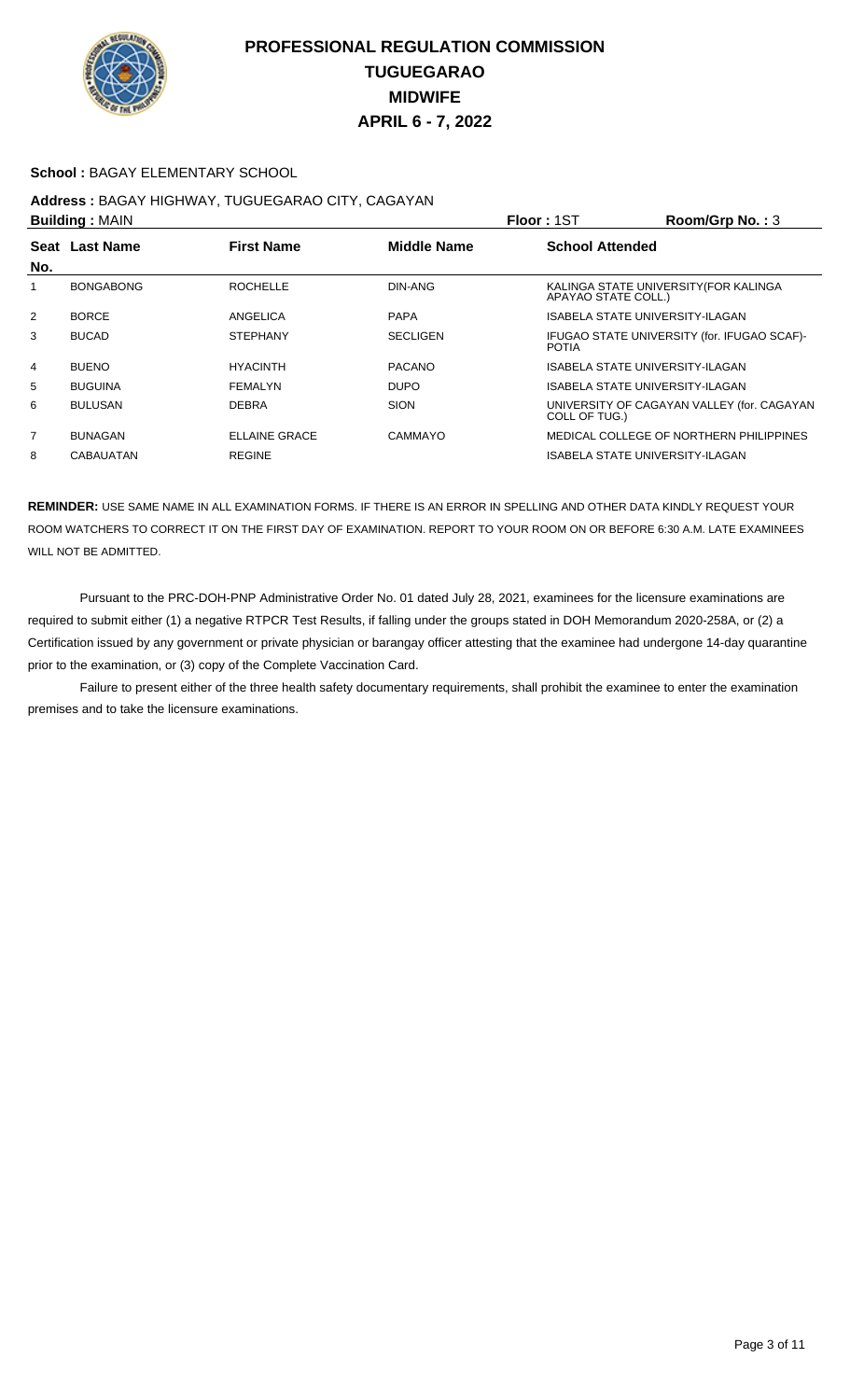

### **School :** BAGAY ELEMENTARY SCHOOL

# **Address :** BAGAY HIGHWAY, TUGUEGARAO CITY, CAGAYAN

|                | <b>Building: MAIN</b>                                     |                          |                        | Floor: 1ST           | Room/Grp No.: 4                             |
|----------------|-----------------------------------------------------------|--------------------------|------------------------|----------------------|---------------------------------------------|
|                | <b>Middle Name</b><br>Seat Last Name<br><b>First Name</b> |                          | <b>School Attended</b> |                      |                                             |
| No.            |                                                           |                          |                        |                      |                                             |
|                | <b>CADIENTE</b>                                           | RAZIA                    | DE VERA                |                      | UNIVERSITY OF LA SALETTE-SANTIAGO           |
| 2              | CADIZ                                                     | <b>ARIANE APRIL</b>      | <b>MENDOZA</b>         |                      | UNIVERSITY OF LA SALETTE-SANTIAGO           |
| 3              | CHUPARAN                                                  | <b>CLARISA</b>           | LAWINI                 | <b>POTIA</b>         | IFUGAO STATE UNIVERSITY (for. IFUGAO SCAF)- |
| 4              | <b>CLARO</b>                                              | <b>QUEENNE KIMVERLEE</b> | <b>COLOMA</b>          | NORTHEASTERN COLLEGE |                                             |
| 5              | <b>CUENTA</b>                                             | MARY JOY                 | AMAWAN                 | <b>POTIA</b>         | IFUGAO STATE UNIVERSITY (for. IFUGAO SCAF)- |
| 6              | <b>DACIO</b>                                              | PERLITA                  | ABAY                   | APAYAO STATE COLL.)  | KALINGA STATE UNIVERSITY (FOR KALINGA       |
| $\overline{7}$ | DAM-OT                                                    | LALAGIE                  | <b>BITA</b>            | APAYAO STATE COLL.)  | KALINGA STATE UNIVERSITY (FOR KALINGA       |
| 8              | <b>DAYAG</b>                                              | <b>BEAUTY</b>            | <b>WAILAN</b>          | APAYAO STATE COLL.)  | KALINGA STATE UNIVERSITY(FOR KALINGA        |

**REMINDER:** USE SAME NAME IN ALL EXAMINATION FORMS. IF THERE IS AN ERROR IN SPELLING AND OTHER DATA KINDLY REQUEST YOUR ROOM WATCHERS TO CORRECT IT ON THE FIRST DAY OF EXAMINATION. REPORT TO YOUR ROOM ON OR BEFORE 6:30 A.M. LATE EXAMINEES WILL NOT BE ADMITTED.

 Pursuant to the PRC-DOH-PNP Administrative Order No. 01 dated July 28, 2021, examinees for the licensure examinations are required to submit either (1) a negative RTPCR Test Results, if falling under the groups stated in DOH Memorandum 2020-258A, or (2) a Certification issued by any government or private physician or barangay officer attesting that the examinee had undergone 14-day quarantine prior to the examination, or (3) copy of the Complete Vaccination Card.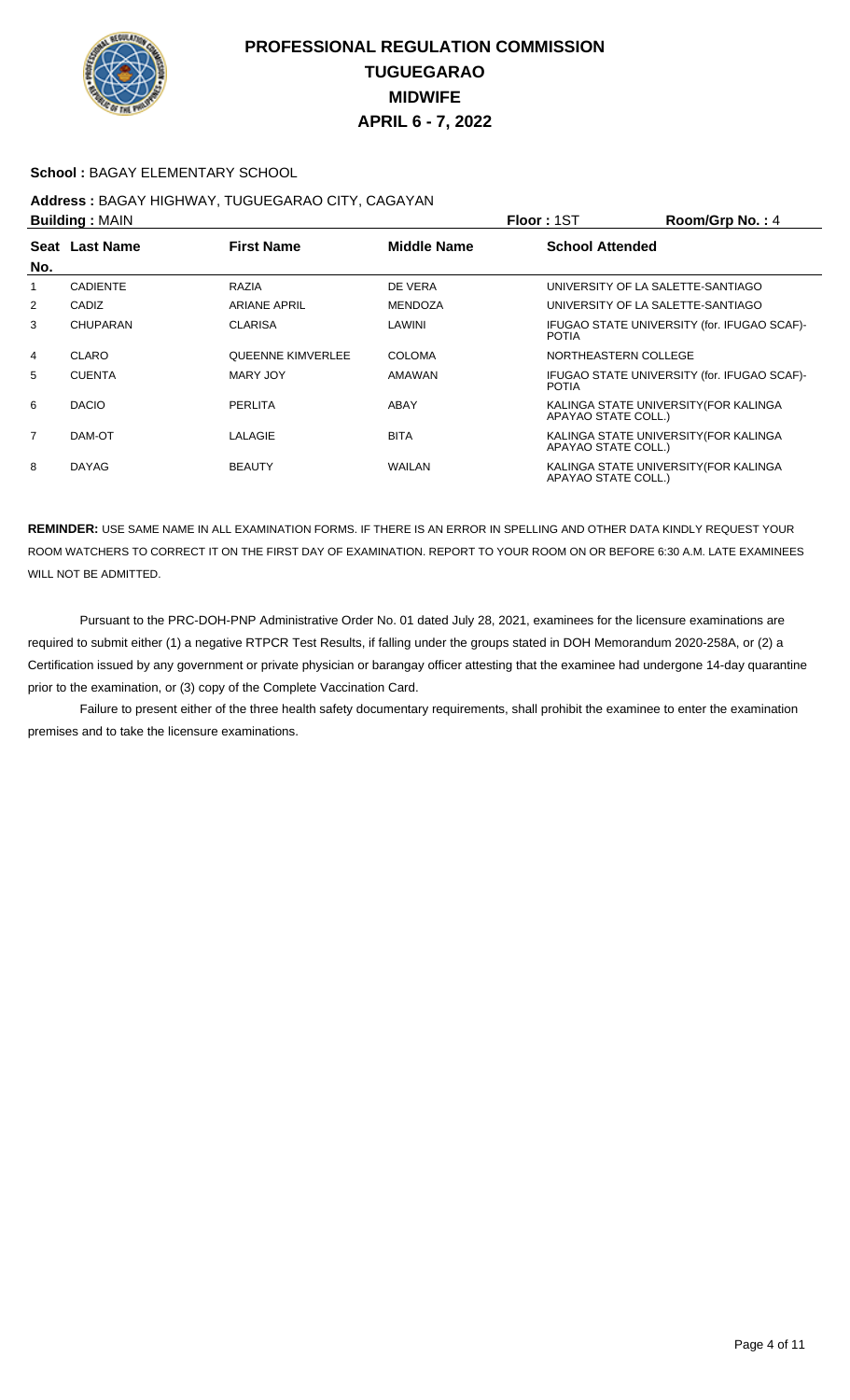

### **School :** BAGAY ELEMENTARY SCHOOL

## **Address :** BAGAY HIGHWAY, TUGUEGARAO CITY, CAGAYAN

|                | <b>Building: MAIN</b>                                     |                    |                 | Floor: 1ST             | Room/Grp No.: 5                             |
|----------------|-----------------------------------------------------------|--------------------|-----------------|------------------------|---------------------------------------------|
|                | <b>First Name</b><br><b>Middle Name</b><br>Seat Last Name |                    |                 | <b>School Attended</b> |                                             |
| No.            |                                                           |                    |                 |                        |                                             |
|                | <b>DELA CRUZ</b>                                          | <b>JENNESY</b>     | <b>GARCES</b>   | <b>MIDWIFERY</b>       | JOSE FABELLA MEMORIAL HOSPITAL SCHOOL OF    |
| $\overline{2}$ | <b>DOMINGO</b>                                            | <b>JINGJING</b>    | <b>MOLINA</b>   |                        | ISABELA STATE UNIVERSITY-ILAGAN             |
| 3              | <b>DOMOCLOY</b>                                           | <b>HERMINIA</b>    | <b>SALINAS</b>  |                        | <b>ISABELA STATE UNIVERSITY-ILAGAN</b>      |
| 4              | <b>DULDULAO</b>                                           | FEMALYN            | <b>DAMASO</b>   |                        | ISABELA STATE UNIVERSITY-ILAGAN             |
| 5              | <b>FOMOCAO</b>                                            | <b>SHEENA</b>      | CAYASFON        | <b>POTIA</b>           | IFUGAO STATE UNIVERSITY (for. IFUGAO SCAF)- |
| 6              | <b>FRANADA</b>                                            | <b>FRITZIE MAE</b> | <b>GERONIMO</b> |                        | UNIVERSITY OF LA SALETTE-SANTIAGO           |
| 7              | <b>FUCAO</b>                                              | <b>AUSTRIA</b>     | POR-AYAN        | <b>POTIA</b>           | IFUGAO STATE UNIVERSITY (for. IFUGAO SCAF)- |
| 8              | <b>GALIZA</b>                                             | <b>ELMIRA</b>      | SALAGAN         | COLL OF TUG.)          | UNIVERSITY OF CAGAYAN VALLEY (for. CAGAYAN  |

**REMINDER:** USE SAME NAME IN ALL EXAMINATION FORMS. IF THERE IS AN ERROR IN SPELLING AND OTHER DATA KINDLY REQUEST YOUR ROOM WATCHERS TO CORRECT IT ON THE FIRST DAY OF EXAMINATION. REPORT TO YOUR ROOM ON OR BEFORE 6:30 A.M. LATE EXAMINEES WILL NOT BE ADMITTED.

 Pursuant to the PRC-DOH-PNP Administrative Order No. 01 dated July 28, 2021, examinees for the licensure examinations are required to submit either (1) a negative RTPCR Test Results, if falling under the groups stated in DOH Memorandum 2020-258A, or (2) a Certification issued by any government or private physician or barangay officer attesting that the examinee had undergone 14-day quarantine prior to the examination, or (3) copy of the Complete Vaccination Card.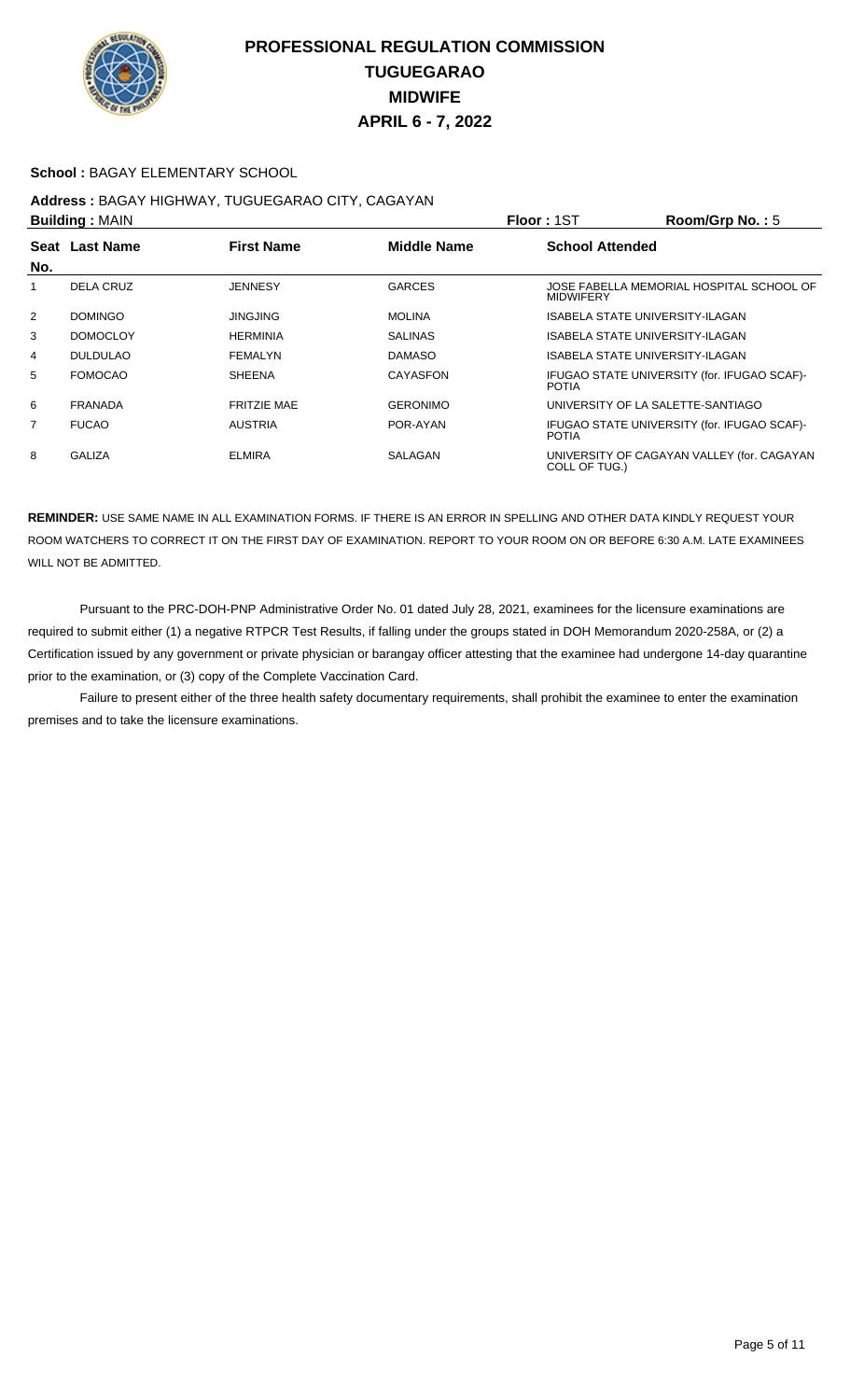

### **School :** BAGAY ELEMENTARY SCHOOL

#### **Address :** BAGAY HIGHWAY, TUGUEGARAO CITY, CAGAYAN **Building :** MAIN **Floor :** 1ST **Room/Grp No. :** 6

| P              |                  |                   |                    | 1 IUU 1 1 U 1<br>110011101111101110                          |
|----------------|------------------|-------------------|--------------------|--------------------------------------------------------------|
| No.            | Seat Last Name   | <b>First Name</b> | <b>Middle Name</b> | <b>School Attended</b>                                       |
|                | <b>GALIZA</b>    | <b>JOVILYN</b>    | <b>JACOB</b>       | UNIVERSITY OF CAGAYAN VALLEY (for. CAGAYAN<br>COLL OF TUG.)  |
| 2              | <b>GARIDAN</b>   | ANGELINA          | <b>DOMINGO</b>     | IFUGAO STATE UNIVERSITY (for. IFUGAO SCAF)-<br><b>POTIA</b>  |
| 3              | GAYANA           | <b>MERCY</b>      | <b>TAGADCHAN</b>   | IFUGAO STATE UNIVERSITY (for. IFUGAO SCAF)-<br><b>POTIA</b>  |
| $\overline{4}$ | <b>GUIWAGIW</b>  | ANGEL             | LATAWAN            | KALINGA STATE UNIVERSITY (FOR KALINGA<br>APAYAO STATE COLL.) |
| 5              | <b>JOSE</b>      | <b>JENNIE</b>     | <b>COMA</b>        | UNIVERSITY OF CAGAYAN VALLEY (for. CAGAYAN<br>COLL OF TUG.)  |
| 6              | LABBUTAN         | <b>JONALYN</b>    | LAYUGAN            | INTERNATIONAL SCHOOL OF ASIA AND THE<br>PACIFIC-TABUK BRANCH |
| $\overline{7}$ | LANGNGAG         | MEAH              | <b>MERYANG</b>     | KALINGA STATE UNIVERSITY (FOR KALINGA<br>APAYAO STATE COLL.) |
| 8              | <b>LAWICHENG</b> | <b>ANJEANETTE</b> | CHANO              | IFUGAO STATE UNIVERSITY (for. IFUGAO SCAF)-<br><b>POTIA</b>  |

**REMINDER:** USE SAME NAME IN ALL EXAMINATION FORMS. IF THERE IS AN ERROR IN SPELLING AND OTHER DATA KINDLY REQUEST YOUR ROOM WATCHERS TO CORRECT IT ON THE FIRST DAY OF EXAMINATION. REPORT TO YOUR ROOM ON OR BEFORE 6:30 A.M. LATE EXAMINEES WILL NOT BE ADMITTED.

 Pursuant to the PRC-DOH-PNP Administrative Order No. 01 dated July 28, 2021, examinees for the licensure examinations are required to submit either (1) a negative RTPCR Test Results, if falling under the groups stated in DOH Memorandum 2020-258A, or (2) a Certification issued by any government or private physician or barangay officer attesting that the examinee had undergone 14-day quarantine prior to the examination, or (3) copy of the Complete Vaccination Card.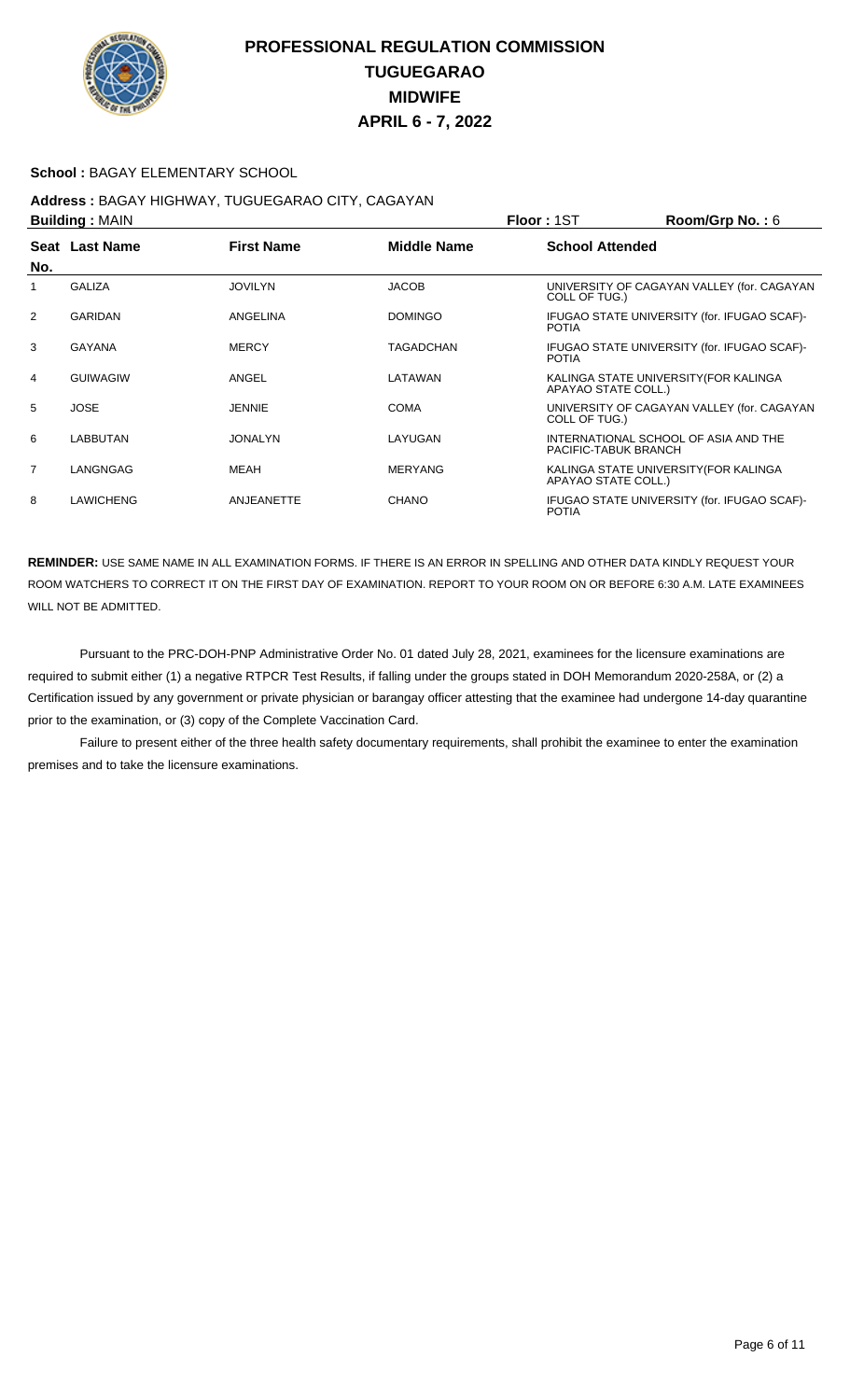

### **School :** BAGAY ELEMENTARY SCHOOL

# **Address :** BAGAY HIGHWAY, TUGUEGARAO CITY, CAGAYAN

|                | <b>Building: MAIN</b> |                   |                | <b>Floor: 1ST</b>         | Room/Grp No.: 7                             |
|----------------|-----------------------|-------------------|----------------|---------------------------|---------------------------------------------|
| No.            | Seat Last Name        | <b>First Name</b> | Middle Name    | <b>School Attended</b>    |                                             |
| 1              | LAZARO                | <b>PRECIOUS</b>   |                | <b>CABARROGUIS CAMPUS</b> | QUIRINO STATE UNIVERSITY (FOR QPC)-         |
| 2              | <b>LIGUDON</b>        | YOLANDA           | <b>GALITOB</b> | <b>POTIA</b>              | IFUGAO STATE UNIVERSITY (for. IFUGAO SCAF)- |
| 3              | LONGDASON             | <b>NOEMIE</b>     | <b>PITO</b>    |                           | INTERNATIONAL SCHOOL OF ASIA & THE PACIFIC  |
| 4              | <b>MACASADDOG</b>     | <b>EMILY</b>      | <b>GUZMAN</b>  | APAYAO STATE COLL.)       | KALINGA STATE UNIVERSITY (FOR KALINGA       |
| 5              | <b>MACHENGE</b>       | <b>RENNETTE</b>   |                | <b>POTIA</b>              | IFUGAO STATE UNIVERSITY (for. IFUGAO SCAF)- |
| 6              | <b>MAGANNON</b>       | <b>KRISTINE</b>   | <b>CALWAT</b>  | <b>POTIA</b>              | IFUGAO STATE UNIVERSITY (for. IFUGAO SCAF)- |
| $\overline{7}$ | MALAGGAY              | ARRIANNE          | <b>GUNABAN</b> | APAYAO STATE COLL.)       | KALINGA STATE UNIVERSITY(FOR KALINGA        |
| 8              | MALAGGAY              | <b>MAE MAFE</b>   | <b>CUTARAN</b> | PACIFIC-TABUK BRANCH      | INTERNATIONAL SCHOOL OF ASIA AND THE        |

**REMINDER:** USE SAME NAME IN ALL EXAMINATION FORMS. IF THERE IS AN ERROR IN SPELLING AND OTHER DATA KINDLY REQUEST YOUR ROOM WATCHERS TO CORRECT IT ON THE FIRST DAY OF EXAMINATION. REPORT TO YOUR ROOM ON OR BEFORE 6:30 A.M. LATE EXAMINEES WILL NOT BE ADMITTED.

 Pursuant to the PRC-DOH-PNP Administrative Order No. 01 dated July 28, 2021, examinees for the licensure examinations are required to submit either (1) a negative RTPCR Test Results, if falling under the groups stated in DOH Memorandum 2020-258A, or (2) a Certification issued by any government or private physician or barangay officer attesting that the examinee had undergone 14-day quarantine prior to the examination, or (3) copy of the Complete Vaccination Card.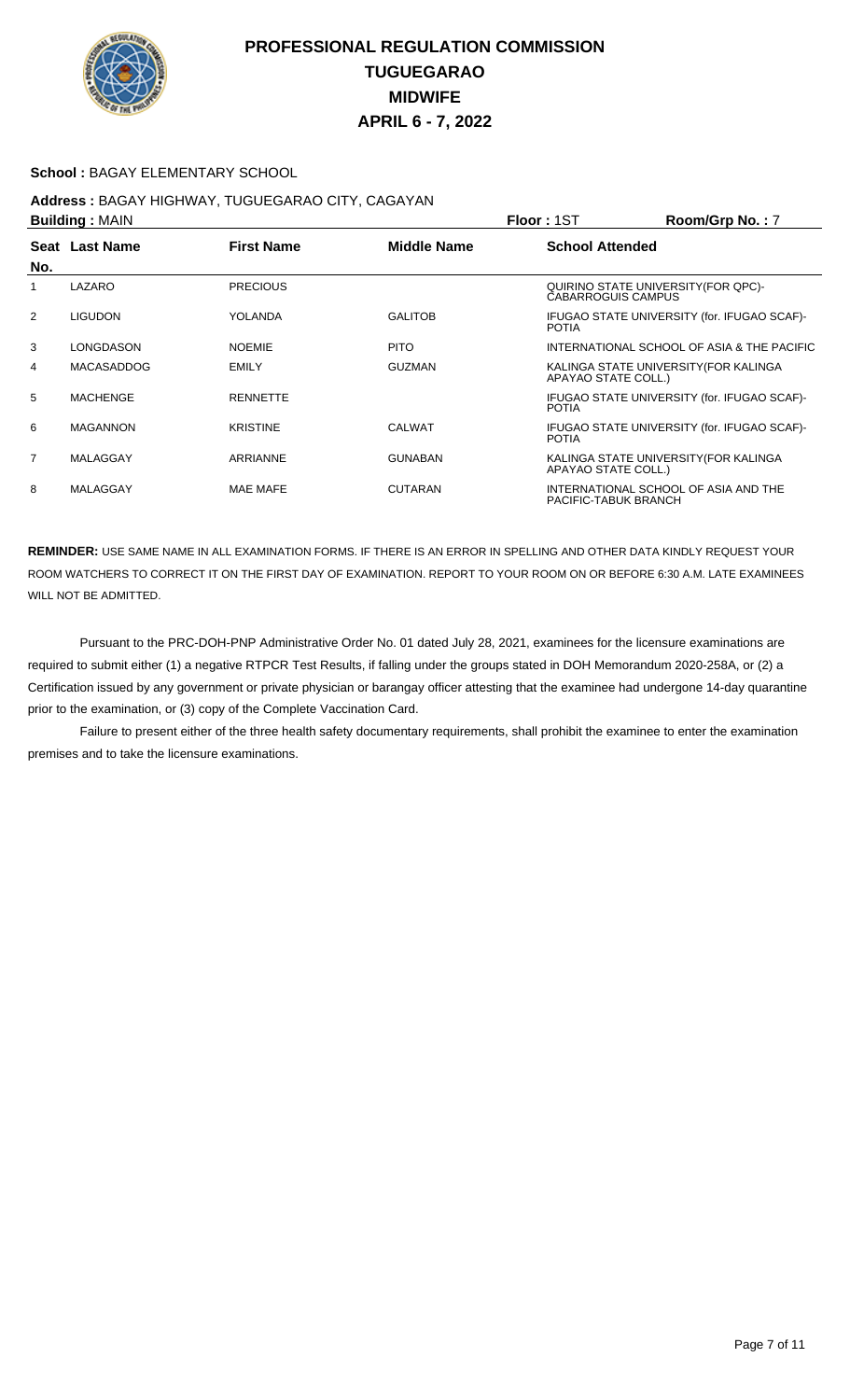

#### **School :** BAGAY ELEMENTARY SCHOOL

## **Address :** BAGAY HIGHWAY, TUGUEGARAO CITY, CAGAYAN

|                | <b>Building: MAIN</b>                                     |                  |                  | Floor: 1ST             | Room/Grp No.: 8                             |
|----------------|-----------------------------------------------------------|------------------|------------------|------------------------|---------------------------------------------|
|                | Seat Last Name<br><b>First Name</b><br><b>Middle Name</b> |                  |                  | <b>School Attended</b> |                                             |
| No.            |                                                           |                  |                  |                        |                                             |
| 1              | <b>MANEJA</b>                                             | MARY JANE        | <b>BULAN</b>     |                        | <b>ISABELA STATE UNIVERSITY-ILAGAN</b>      |
| 2              | MARAMAG                                                   | JEL              | <b>BINULOC</b>   | APAYAO STATE COLL.)    | KALINGA STATE UNIVERSITY (FOR KALINGA       |
| 3              | <b>MEDINA</b>                                             | WENDHEL JEAN     | <b>BICERA</b>    | <b>POTIA</b>           | IFUGAO STATE UNIVERSITY (for. IFUGAO SCAF)- |
| 4              | MELAD                                                     | <b>REGINA</b>    | ADAWAY           | COLL OF TUG.)          | UNIVERSITY OF CAGAYAN VALLEY (for. CAGAYAN  |
| 5              | <b>MINGUIN</b>                                            | <b>OFENIA</b>    | PAGGAD           |                        | MEDICAL COLLEGE OF NORTHERN PHILIPPINES     |
| 6              | <b>MORES</b>                                              | RONDEL JONES     | <b>BALAO</b>     |                        | ISABELA STATE UNIVERSITY-ILAGAN             |
| $\overline{7}$ | NEBALASCA                                                 | <b>CATHERINE</b> | <b>CARDINOZA</b> |                        | ISABELA STATE UNIVERSITY-ILAGAN             |
| 8              | NGAO-I                                                    | MILDRED JOY      | <b>ALUNDAY</b>   | PACIFIC-TABUK BRANCH   | INTERNATIONAL SCHOOL OF ASIA AND THE        |

**REMINDER:** USE SAME NAME IN ALL EXAMINATION FORMS. IF THERE IS AN ERROR IN SPELLING AND OTHER DATA KINDLY REQUEST YOUR ROOM WATCHERS TO CORRECT IT ON THE FIRST DAY OF EXAMINATION. REPORT TO YOUR ROOM ON OR BEFORE 6:30 A.M. LATE EXAMINEES WILL NOT BE ADMITTED.

 Pursuant to the PRC-DOH-PNP Administrative Order No. 01 dated July 28, 2021, examinees for the licensure examinations are required to submit either (1) a negative RTPCR Test Results, if falling under the groups stated in DOH Memorandum 2020-258A, or (2) a Certification issued by any government or private physician or barangay officer attesting that the examinee had undergone 14-day quarantine prior to the examination, or (3) copy of the Complete Vaccination Card.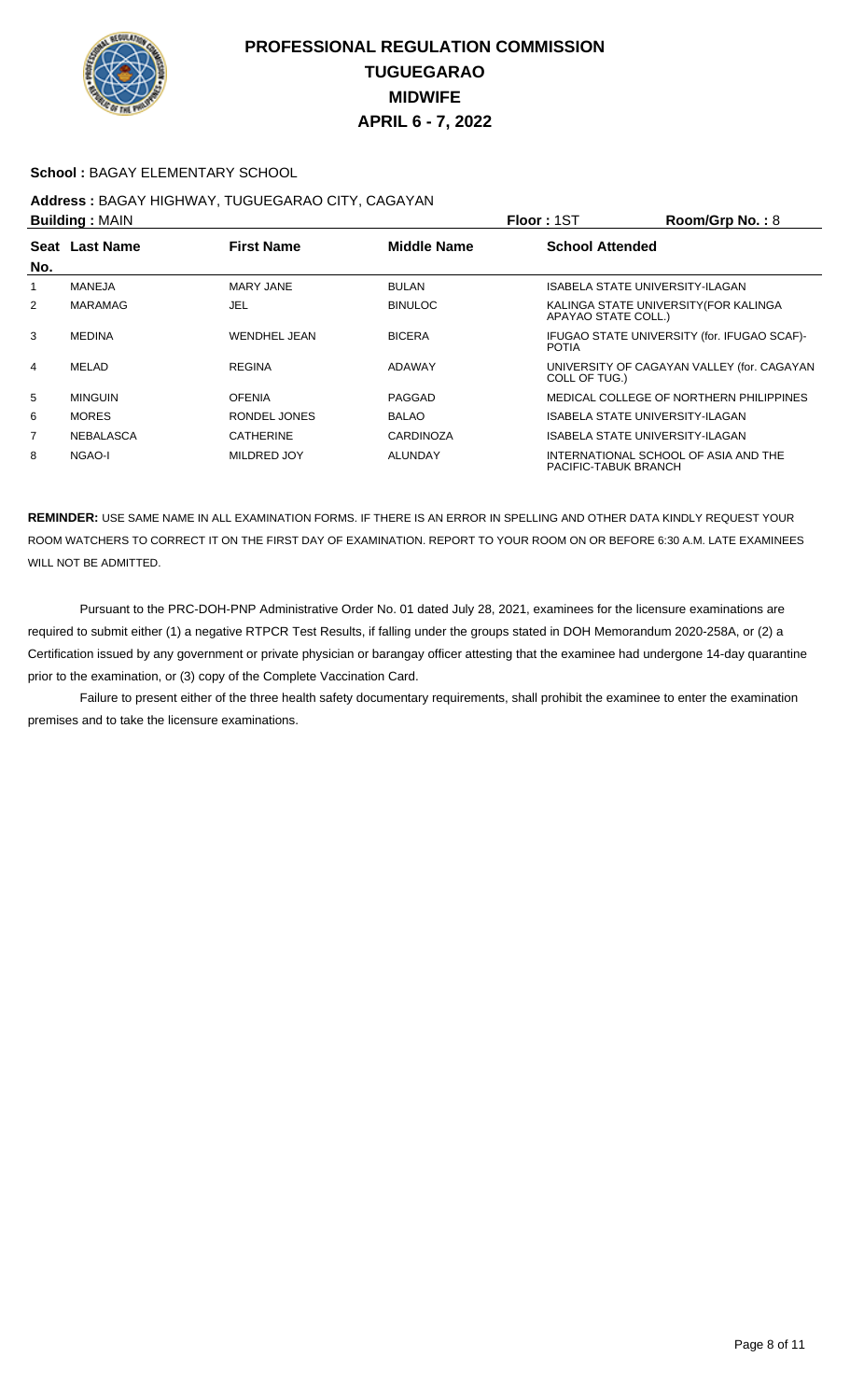

#### **School :** BAGAY ELEMENTARY SCHOOL

#### **Address :** BAGAY HIGHWAY, TUGUEGARAO CITY, CAGAYAN **Building :** MAIN **Floor :** 1ST **Room/Grp No. :** 9

| P              |                  |                   |                    | 1 IUU 1 1 U 1             | יטוועשוועט ווי $\mathbf{u}$ יי              |
|----------------|------------------|-------------------|--------------------|---------------------------|---------------------------------------------|
| No.            | Seat Last Name   | <b>First Name</b> | <b>Middle Name</b> | <b>School Attended</b>    |                                             |
|                | <b>PALMA</b>     | <b>JASSEL</b>     | <b>DINAMLING</b>   | <b>CABARROGUIS CAMPUS</b> | QUIRINO STATE UNIVERSITY (FOR QPC)-         |
| 2              | <b>PAREDES</b>   | <b>SHERWIN</b>    | MALABAD            | COLL OF TUG.)             | UNIVERSITY OF CAGAYAN VALLEY (for. CAGAYAN  |
| 3              | <b>PATRICIO</b>  | ANGEL PRINCESS    | <b>TABBAGON</b>    | APAYAO STATE COLL.)       | KALINGA STATE UNIVERSITY (FOR KALINGA       |
| 4              | <b>PERGIS</b>    | EUNICE ANNE       | <b>SAMBU</b>       |                           | <b>ISABELA STATE UNIVERSITY-ILAGAN</b>      |
| 5              | <b>PUERTO</b>    | MARIDEL           | <b>VITENO</b>      | APAYAO STATE COLL.)       | KALINGA STATE UNIVERSITY (FOR KALINGA       |
| 6              | <b>RELLORAZA</b> | SHELLA MAE        | <b>DOLINEN</b>     | <b>POTIA</b>              | IFUGAO STATE UNIVERSITY (for. IFUGAO SCAF)- |
| $\overline{7}$ | <b>SALVADOR</b>  | <b>HANNAH MAE</b> | <b>LEMON</b>       |                           | <b>ISABELA STATE UNIVERSITY-ILAGAN</b>      |
| 8              | <b>SERQUINA</b>  | <b>JENNY ROSE</b> | LUGAYAN            | APAYAO STATE COLL.)       | KALINGA STATE UNIVERSITY (FOR KALINGA       |

**REMINDER:** USE SAME NAME IN ALL EXAMINATION FORMS. IF THERE IS AN ERROR IN SPELLING AND OTHER DATA KINDLY REQUEST YOUR ROOM WATCHERS TO CORRECT IT ON THE FIRST DAY OF EXAMINATION. REPORT TO YOUR ROOM ON OR BEFORE 6:30 A.M. LATE EXAMINEES WILL NOT BE ADMITTED.

 Pursuant to the PRC-DOH-PNP Administrative Order No. 01 dated July 28, 2021, examinees for the licensure examinations are required to submit either (1) a negative RTPCR Test Results, if falling under the groups stated in DOH Memorandum 2020-258A, or (2) a Certification issued by any government or private physician or barangay officer attesting that the examinee had undergone 14-day quarantine prior to the examination, or (3) copy of the Complete Vaccination Card.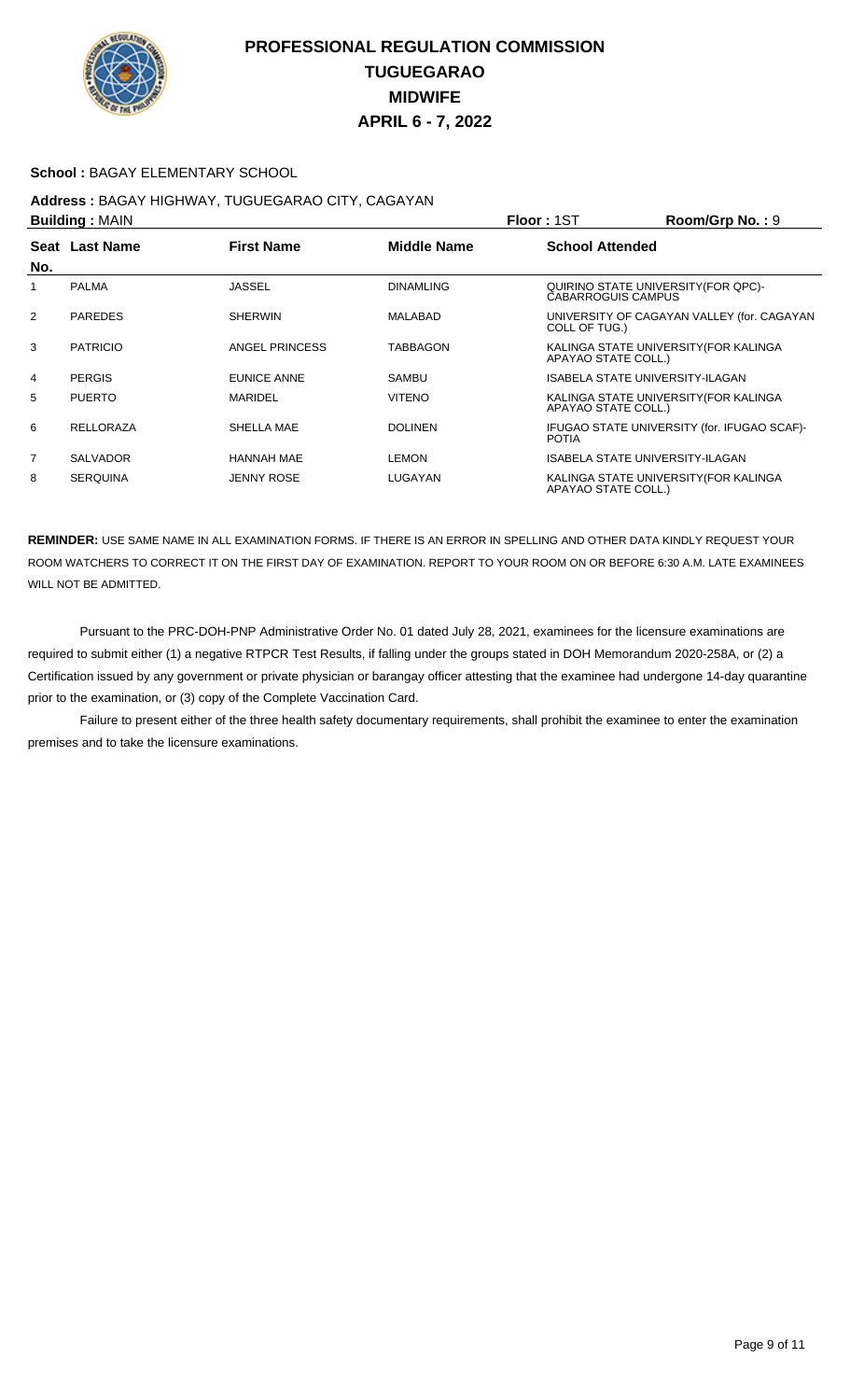

### **School :** BAGAY ELEMENTARY SCHOOL

#### **Address :** BAGAY HIGHWAY, TUGUEGARAO CITY, CAGAYAN **Building :** MAIN **Floor :** 1ST **Room/Grp No. :** 10

| <b>DUILUILLY</b> JUAILY |                 |                   | 1 IUU 1 1 J 1<br><b>NUUTTURE IV.</b> |                        |                                             |
|-------------------------|-----------------|-------------------|--------------------------------------|------------------------|---------------------------------------------|
| No.                     | Seat Last Name  | <b>First Name</b> | Middle Name                          | <b>School Attended</b> |                                             |
|                         | <b>SIBAL</b>    | <b>CATHELINE</b>  | <b>ATINEN</b>                        | COLL OF TUG.)          | UNIVERSITY OF CAGAYAN VALLEY (for. CAGAYAN  |
| 2                       | <b>SIBAYAN</b>  | FE MARIE          | <b>MANADAO</b>                       | APAYAO STATE COLL.)    | KALINGA STATE UNIVERSITY (FOR KALINGA       |
| 3                       | <b>SIRINGAN</b> | DANYA MARIE       | <b>DUMA</b>                          |                        | <b>ISABELA STATE UNIVERSITY-ILAGAN</b>      |
| 4                       | TALUGAN         | <b>RICA</b>       | <b>PAGUIGAN</b>                      |                        | ISABELA STATE UNIVERSITY-ILAGAN             |
| 5                       | TAPPA           | JELLY             | <b>PASCUA</b>                        |                        | <b>ISABELA STATE UNIVERSITY-ILAGAN</b>      |
| 6                       | <b>TORIBIO</b>  | <b>JEMAICA</b>    | <b>SALVADOR</b>                      | COLL OF TUG.)          | UNIVERSITY OF CAGAYAN VALLEY (for. CAGAYAN  |
| $\overline{7}$          | <b>TORINO</b>   | <b>MIA JOY</b>    | <b>PINUGO</b>                        |                        | ISABELA STATE UNIVERSITY-ILAGAN             |
| 8                       | <b>UMINGA</b>   | DIANNA MAY        | <b>LUZON</b>                         | <b>POTIA</b>           | IFUGAO STATE UNIVERSITY (for. IFUGAO SCAF)- |

**REMINDER:** USE SAME NAME IN ALL EXAMINATION FORMS. IF THERE IS AN ERROR IN SPELLING AND OTHER DATA KINDLY REQUEST YOUR ROOM WATCHERS TO CORRECT IT ON THE FIRST DAY OF EXAMINATION. REPORT TO YOUR ROOM ON OR BEFORE 6:30 A.M. LATE EXAMINEES WILL NOT BE ADMITTED.

 Pursuant to the PRC-DOH-PNP Administrative Order No. 01 dated July 28, 2021, examinees for the licensure examinations are required to submit either (1) a negative RTPCR Test Results, if falling under the groups stated in DOH Memorandum 2020-258A, or (2) a Certification issued by any government or private physician or barangay officer attesting that the examinee had undergone 14-day quarantine prior to the examination, or (3) copy of the Complete Vaccination Card.